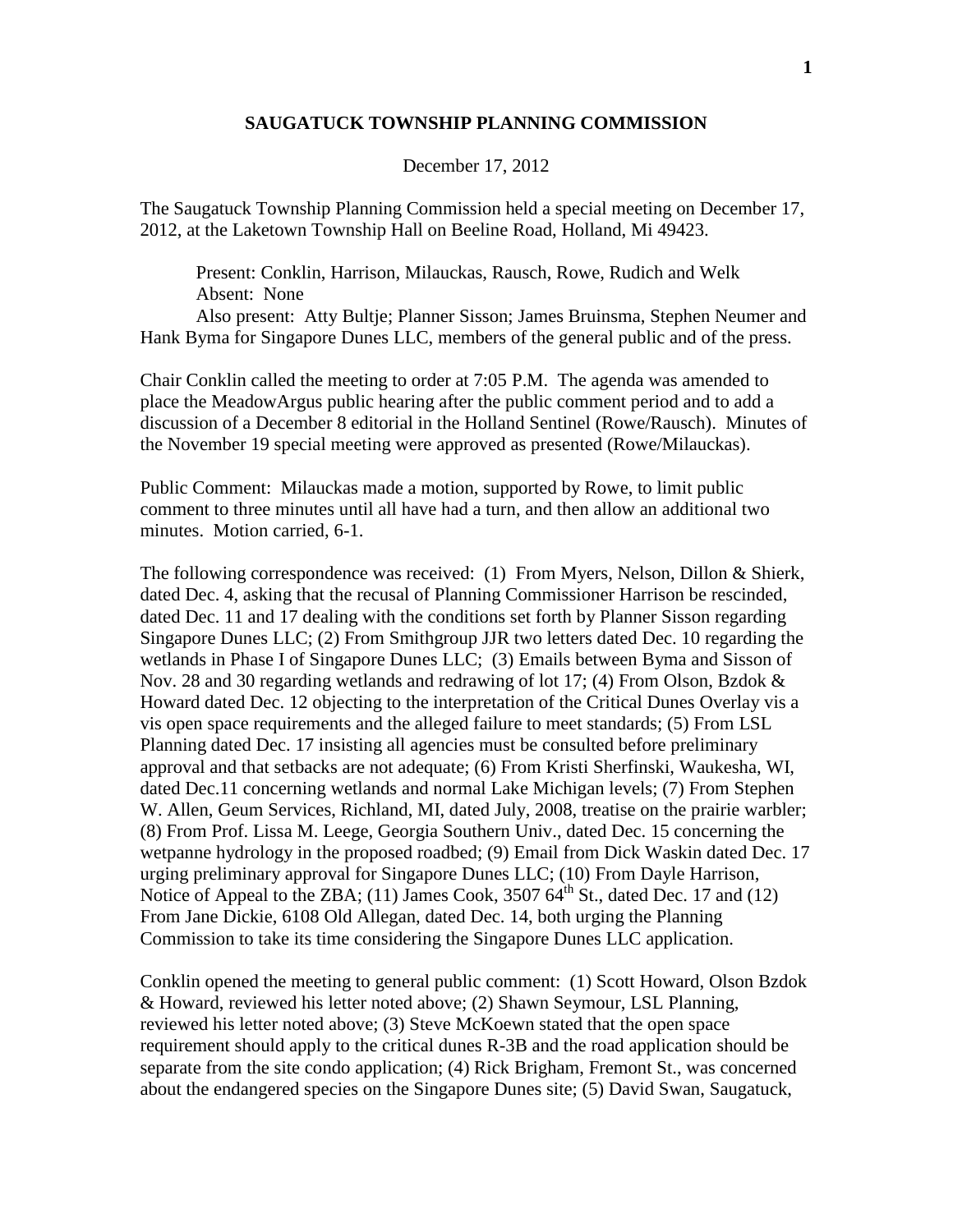displayed an aerial map of the Singapore Dunes property and quoted three biologists, listed in the correspondence above, who have studied the site for years regarding wetlands and water levels and the habitat of the prairie warbler; (6) Larry Dickie, 6108 Old Allegan, urged requirement of dunes permit; (7) Jon Helmrich,  $3522.64<sup>th</sup>$  St., urged getting expert advice; (8) Steve Allen, Richland, MI., described his 2007-08 study of the prairie warbler on the north side of the Singapore Dunes property.

Conklin closed the general public comment period and opened the public hearing on MeadowArgus.. Secretary Rausch read the notice published in the newspaper for the public hearing on the request from the MeadowArgus Condo Association for an amendment to its previously approved PUD to add 4 lots from proposed Phase II to Phase I and to let the remainder of Phase II revert to metes and bounds status.

Milauckas brought up the fact that part of Meadowargus lies in the city of Douglas and said he talked to the Douglas Zoning Administrator, who said he did not know about this application. Milauckas read an email response from the Douglas ZA stating there were outstanding unresolved issues of storm water, road, etc. Sisson stated that MeadowArgus is a site condo, not a PUD, Phase I receiving final approval in 2006, but Phase II only preliminary approval, so no construction possible in that part of the project. Therefore, this is an amendment to add 4 lots to the site condo, even though Phase II is included in the documents. He said before a decision can be made, there are several issues to be cleared up.

Glenn Sperry, the attorney representing the condo association, said there is nothing to review as far as Douglas is concerned, this is a failed project which resulted in a tax sale and he asked that it be put on the agenda for January so loose ends can be cleaned up. He said the association would like to eliminate the "must be builts" from the documents because there is no money to build them. Owner Pearson intends to request a rezone to A-1 or A-2 zone for Phase II at a later date. The intended purpose is to change the residential tax classification.

Rowe made a motion, supported by Harrision, to table this application. Motion carried.

Next on the agenda was the issue of Dayle Harrison's recusal. Rausch read a portion of the letter from Bruinsma, dated Dec. 4, in which Singapore Dunes LLC removed its request to have Harrison recused from discussion and voting on their application. "Although we are withdrawing our objection to Mr. Harrison's participation in the review process, we are not waiving our rights to due process, nor are we waiving any rights under the Consent Judgment. Singapore Dunes LLC is preserving their due process rights that include their right to a review by a fair unbiased decision maker." Mr. Bruinsma acknowledged at the meeting that the basis of such a claim would need to establish future conduct or statements by Commissioner Harrison in addition to the prior allegations.

Harrison referred to his letter of October 17 in which he maintained he could be unbiased considering this application under different zoning . Atty Steve McKoewn spoke on Harrison's behalf.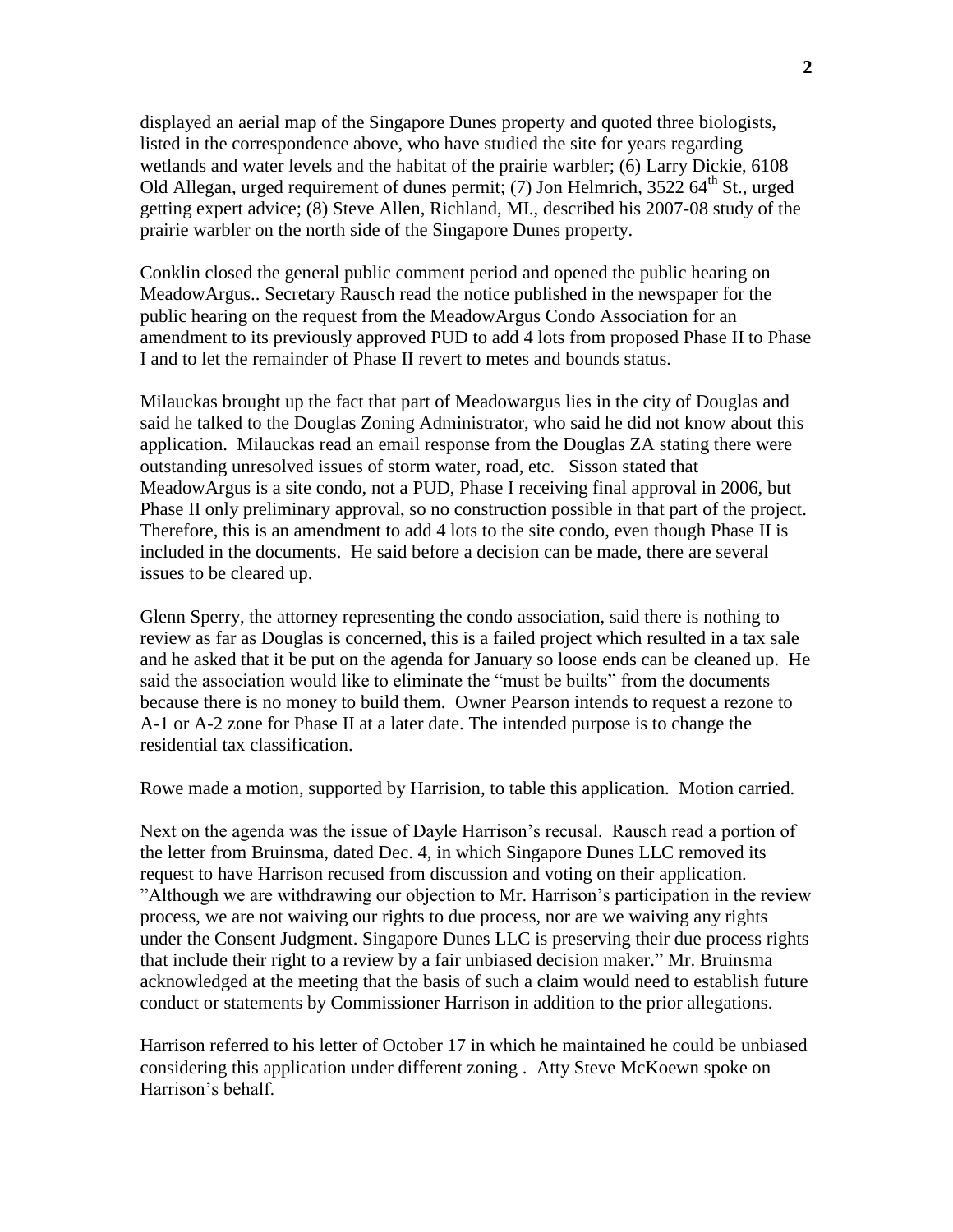Rowe made a motion, supported by Rausch, to rescind the recusal of Dayle Harrison from the Singapore Dunes application. Discussion ensued on whether the Planning Commission's integrity is compromised since it had decided Harrison had a conflict of interest and whether the applicant might sue if the Planning Commission made an adverse decision with Harrison as part of the Commission, Atty Bultje said the Planning Commission's rescinding the recusal doesn't change the conflict of interest, and he would like to see Harrison voluntarily recuse himself. Roll call: Rudich, yes; Welk, yes, Conklin, yes; Rausch, yes; Rowe, yes; and Milauckas, yes. Harrison did not vote. Motion carried. Bultje asked Conklin to ask Harrison to recluse himself. Conklin asked Harrison, and he refused.

After a brief recess, the meeting reconvened at 8:50 P.M. Conklin opened the continuation of the discussion of Singapore Dunes application. Bruinsma stated that he had received a letter from Sisson requesting certain changes and more information; for instance, how the rest of the property might be developed in the future and which trees would be affected by the construction of the road. Bruinsma said the fire inspector walked the entire area of the road and was apprised of the fire suppression system.

Conklin said the Planning Commission has received so many letters about concerns for the endangered species and wetlands on the site that she would like to know what the Commission can and can't do. Atty Bultje responded that the State has statutes concerning wetlands and endangered species, there are Federal laws regarding endangered species, and the local authorities can enact their own ordinances, but Saugatuck Township has not done so. Steve Allen said lots 22, 23, and 24 are adjacent to the area he studied in 2008 where the habitat of the prairie warbler lies. Bultje said the PC does not usually require such elaborate conditions for a preliminary approval.

Sisson proceeded through his letter to Bruinsma of November 28. Of the eleven items listed in the memo, number 1 regarding written verification that the state preferred on-site septic systems in the dunes and number 3 regarding setback in the critical dune were not resolved, and a twelfth item needed to be added requesting reconfiguration of lots 17 and 18 because of the wetlands. In response to Harrison's concerns about preserving native species and wetlands, Sisson said the PC could list issues for the state to consider in its review. Bruinsma responded to Harrison's request for more information about an on-site meeting Dec. 10 by JJR by saying boundaries were reviewed, five flags for immediate changes noted, lot 23 will be revisited next month, and critical dunes application will be made at the January meeting.

When Harrison brought up the critical dunes along the Kalamazoo River, suggesting that setback should apply accordingly. Harrison, referring to section 40-337 of the Saugatuck Township Ordinance relating to regulation uses and developments in the designated critical sand dune referenced section 40 (e) (2) which states that no building or structure shall be located closer than 100 ft landward from the crest of the first landward sand dune formation along Lake Michigan or along the Kalamazoo River. He also referred to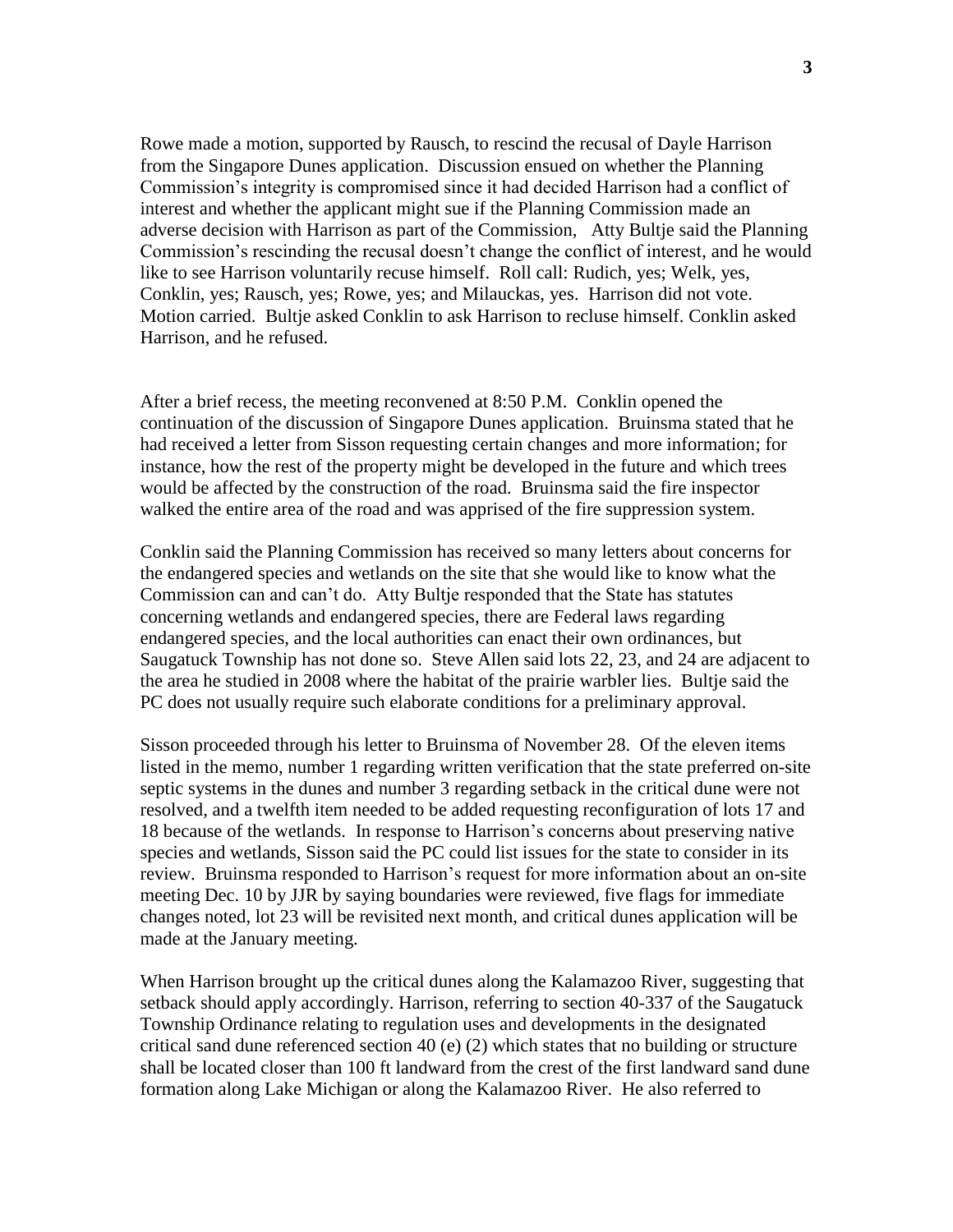Section 40-337 (f) that requires a similar setback of 100 ft for road, street and access driveways and that roads should be located in natural gaps or troughs within the dune area. He indicated that application by Singapore Dunes LLC did not comply and did not identify or delineate the setback and that several of the lots along the river appear to be landward of the setback requirement. He suggested that a new application with the setback line delineated be submitted. He stated that the Ordinance regulation along the river were primarily for aesthetics and not regulated by the state critical dune act.

Bruinsma responded that although the State allows for local authorities to enact critical dunes ordinances, Saugatuck Township's critical dunes overlay is not a justifiable critical dunes ordinance, and the State Statute of July 2012 does not allow a local authority to impose more restrictive regulations than the State. Neumer added that what Harrison was suggesting would destroy the project, and he pointed out that there are already many other homes on the steep slopes along the river. Bultje said he did not believe there were regulations regarding critical dunes outside of the R-3B zone. Harrison suggested this application should be submitted to the ZBA to see if it should be a PUD.

Another issue was open space and whether its requirement was included in the R-3B critical dunes area. Sisson said it was his opinion that when the planning commission created the requirements for open space of the mentioned zoned district they never intended them as applicable to the requirements of the critical dunes overlay. Bultje explained that Sec. 40-332 establishes the area of the R-3B zone, which includes open space requirements, and Sec. 40-337 establishes that portion in the critical dunes, but the latter does not talk about open space. Instead, it imposes a 2-acre minimum lot size. When Milauckas suggested appealing to the ZBA for an interpretation of the ordinance, Bultje countered, "You drafted the ordinance, and now you ask the ZBA what it means? I'm not crazy about that." He added that if approval is given with the condition that the ZBA upholds the interpretation of the Ordinance, that would stay the process. Harrison made a motion that the Planning Commission request of the ZBA an interpretation as to the requirement of 35% open space in the critical dune area, Sec. 40-337. There being no support, the motion failed.

The Planning Commission reviewed the Resolution provided by Atty Bultje dated 12/17/12. He added 3. Q. " The building footprint of Lot #5 shall be adjusted to comply with the 100-foot critical dune setback requirement." After some discussion, Section 3. D. Access Points, the last sentence dealing with the 30'path along the seawall was deleted. Welk made a motion, supported by Rudich, to adopt the "resolution to grant Singapore Dunes preliminary plan site condominium approval," with the elimination of the last sentence in 3. D. and the addition of 3. Q. Roll call vote: Welk, yes; Rudich, yes; Rausch, yes; Conklin, yes; Rowe, yes; Milauckas, yes; Harrison, abstain. Bultje challenged Harrison's abstention, and he agreed to vote Yes. Motion carried unanimously.

Milauckas provided copies of an editorial in the Dec. 8 Holland Sentinel which accused Saugatuck Township Planning Commission of stalling to avoid granting approval of the Singapore Dunes application. He said he thought it was out of line for a newspaper to